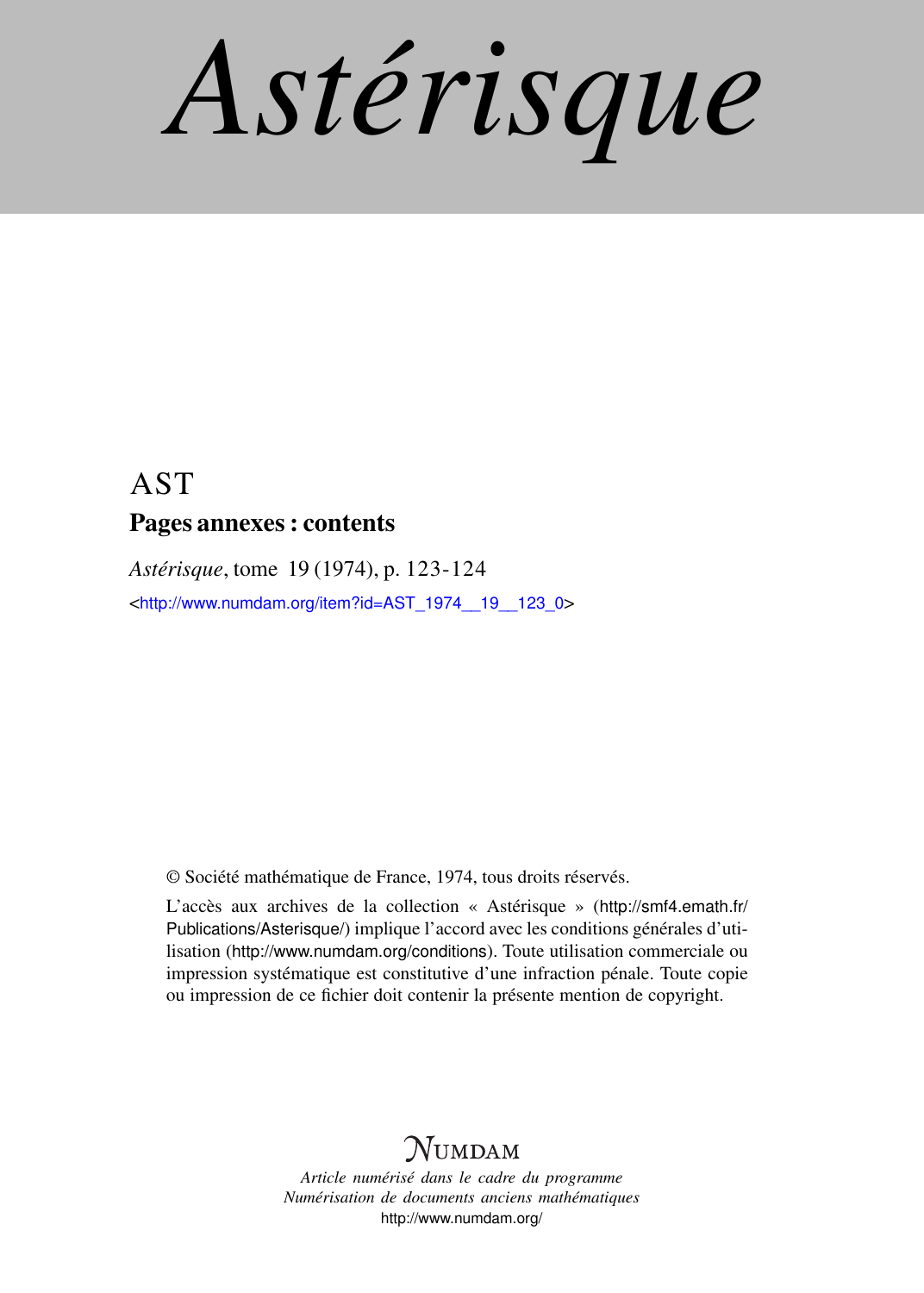#### CONTENTS

# 1. SINGULAR HYPERBOLIC SYSTEMS by S.ALINHAC

We study the one sided Cauchy problem for first order hyperbolic systems with symmetrizable principal part and singular lower order terms of the form  $\frac{A}{I}$ . Sufficient conditions are given for the Cauchy problem to be well posed with zero data and right 2 side in D sufficiently vanishing on  $v=0$ .

#### 2. ON THE ANALYTICITY by P.BOLLEY-J.CAMUS-B.HANOUZET

We study the analyticity and the regularity in the classes of Gevrey for boundary values problems in an open set  $\Omega$ , degenerated on the boundary  $\Gamma$  of the form:

$$
\text{Lu}(x) = \sum_{h=0}^{\text{Min}(k, 2m)} P^{2m-h}(x; D_x) \left\{ \varphi_{(x)}^{k-h}(u(x)) \right\}
$$

where k and m are two integers  $\geqslant$ 0 , P<sup>rm  $\alpha$ </sup> (x ; D ) is a differential operator of order less than  $2m-h$  ,  $P^{-m}(x ; D)$  is an elliptic operator of order  $2m$  in the set  $\overline{\Omega}$  and  $\varphi$  is a regular function equivalent to the distance at the boundary  $\Gamma$  . The method is an adaptation of that of C.B.Morrey and L.Nirenberg.

### 3. ON THE PARTIAL HYPOELLIPTICITY AND HYPOANALYTICITY by P.BOLLEY and J.CAMUS

We study the partial hypoellipticity (i.e. hypoellipticity from a space of distributions which are  $C^{\infty}$  in the normal direction) and the hypoanalyticity for the differential operator defined on the set  $R \times R^n = \{(t,x) ; t \in R, x \in R^n\}$  by :

$$
Lu (t, x) = \sum_{h=0}^{Min(k, 2m)} P^{2m-h} \left\{ t^{k-h} u(t, x) \right\}
$$

where k and m are two integers  $\geqslant 0$ ,  $P^{2m-h}$  is a differential operator of order less than  $2m-h$ ,  $p^{2m}$  is an elliptic operator of order  $2m$  in  $\mathbb{R} \times \mathbb{R}^{n}$ . Partial hypoellipticity is proved by the method of the differential quotients from an a priori estimate ; and hypoanalyticity is proved by an adaptation of the method of C.B.Morrey and L.Nirenberg.

# 4. HYPOELLIPTICITY FOR A CLASS OF DEGENERATE PARABOLIC EQUATIONS by B.HELFFER

We construct parametrices for degenerate parabolic equations of order  $2m$  and deduce from this construction hyppoellipticity results.